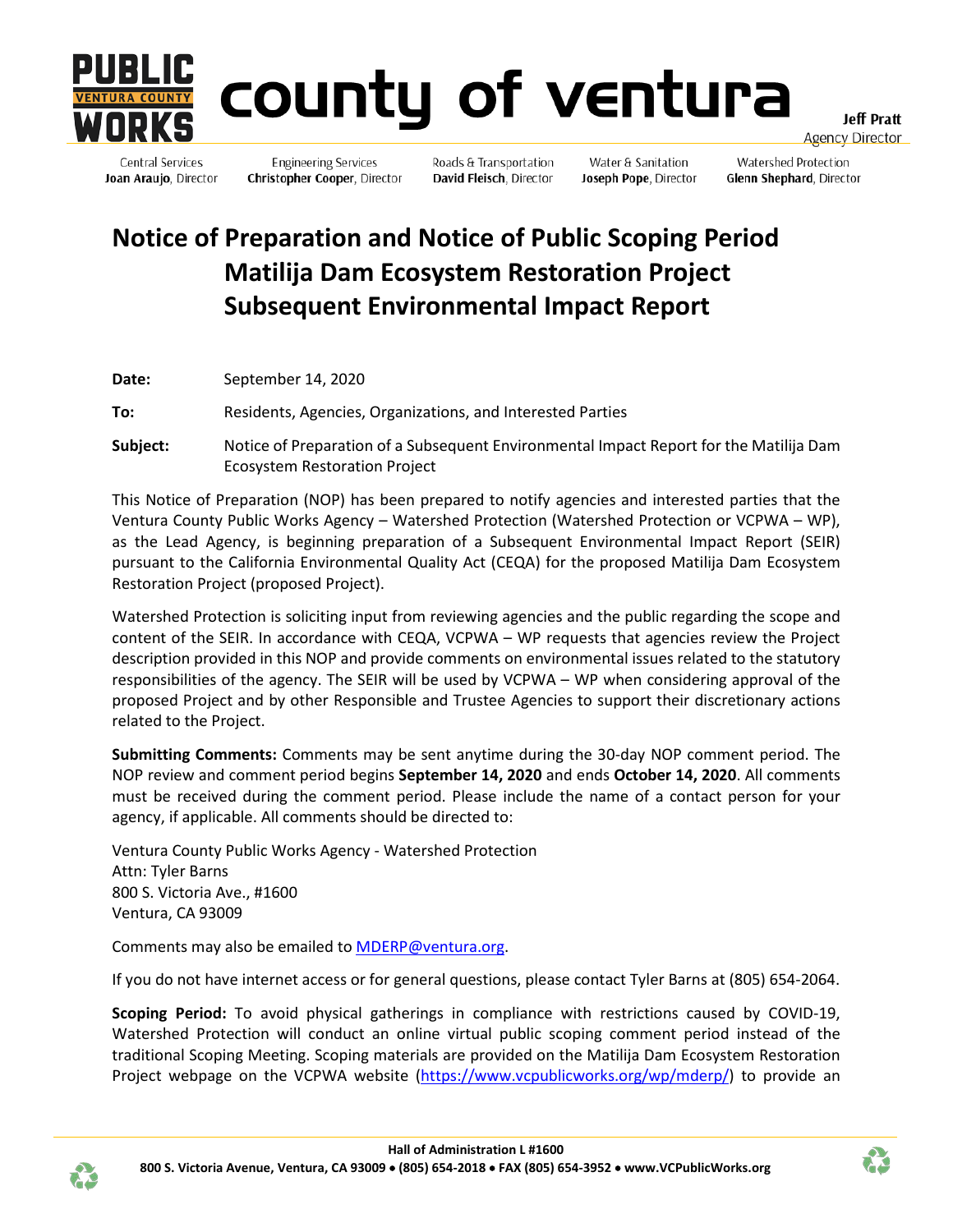overview of the proposed project and an opportunity for the public to ask questions and submit comments. Comments and questions may also be emailed to mderp@ventura.org. Scoping comments will be addressed in the SEIR analyses.

## **Project Overview and Location**

### **Overview**

In October 2000, VCPWA – WP, then the Ventura County Flood Control District, initiated the Matilija Dam Ecosystem Restoration Study as a joint effort between Watershed Protection and U.S. Army Corps of Engineers to develop a project resulting in the removal of Matilija Dam. The primary Project objectives included: aquatic and terrestrial habitat improvement, facilitating the return of a viable and abundant run of steelhead trout; and restoration of natural sediment transport processes along Matilija Creek and the Ventura River. The secondary objective was enhancement of recreational opportunities along these two waterways. The joint Environmental Impact Statement/Environmental Impact Report (EIS/EIR) certified in 2004 evaluated alternatives combining dam removal, sediment relocation, flood protection (levees), two bridge replacements, new recreation features, giant reed removal, and water supply improvements. Technical studies to refine project features continued between 2008 and 2016, resulting in a new dam removal method and reevaluation of other project components. In June 2017, VCPWA – WP received funding to implement the Matilija Dam Removal 65% Design Planning Project, comprising additional technical studies, construction design, and CEQA analyses. The VCPWA – WP has determined that preparation of a Subsequent EIR is warranted to provide a complete and objective analysis of the revised Project components developed to date. Per State CEQA Guidelines Section 15162(d), a subsequent EIR shall be given the same notice and public review as required for a draft EIR.

#### **Location**

Matilija Dam is located approximately 16 miles north of the Pacific Ocean and just over half a mile northwest from the Matilija Creek confluence with the Ventura River in western Ventura County, California. Matilija Creek and North Fork Matilija Creek join approximately 15.5 miles north of the coast to create the Ventura River, which has a drainage area of approximately 226 square miles. Matilija Creek exits the Los Padres National Forest approximately seven miles north of Matilija Dam, and then flows south through mostly private land, surrounded by the Los Padres National Forest. South of the confluence of Matilija Creek and North Fork Matilija Creek, the Ventura River flows past the western edge of the City of Ojai, and through the unincorporated areas of Meiners Oaks, Live Oak Acres, Oak View and Casitas Springs. In its lower reaches, the Ventura River flows south through the City of San Buenaventura until it reaches its estuary with the Pacific Ocean.

In addition to dam removal, the Project includes the construction of downstream improvements in the unincorporated Ventura County communities of Meiners Oaks, Live Oak Acres, and Casitas Springs (Figure 1).



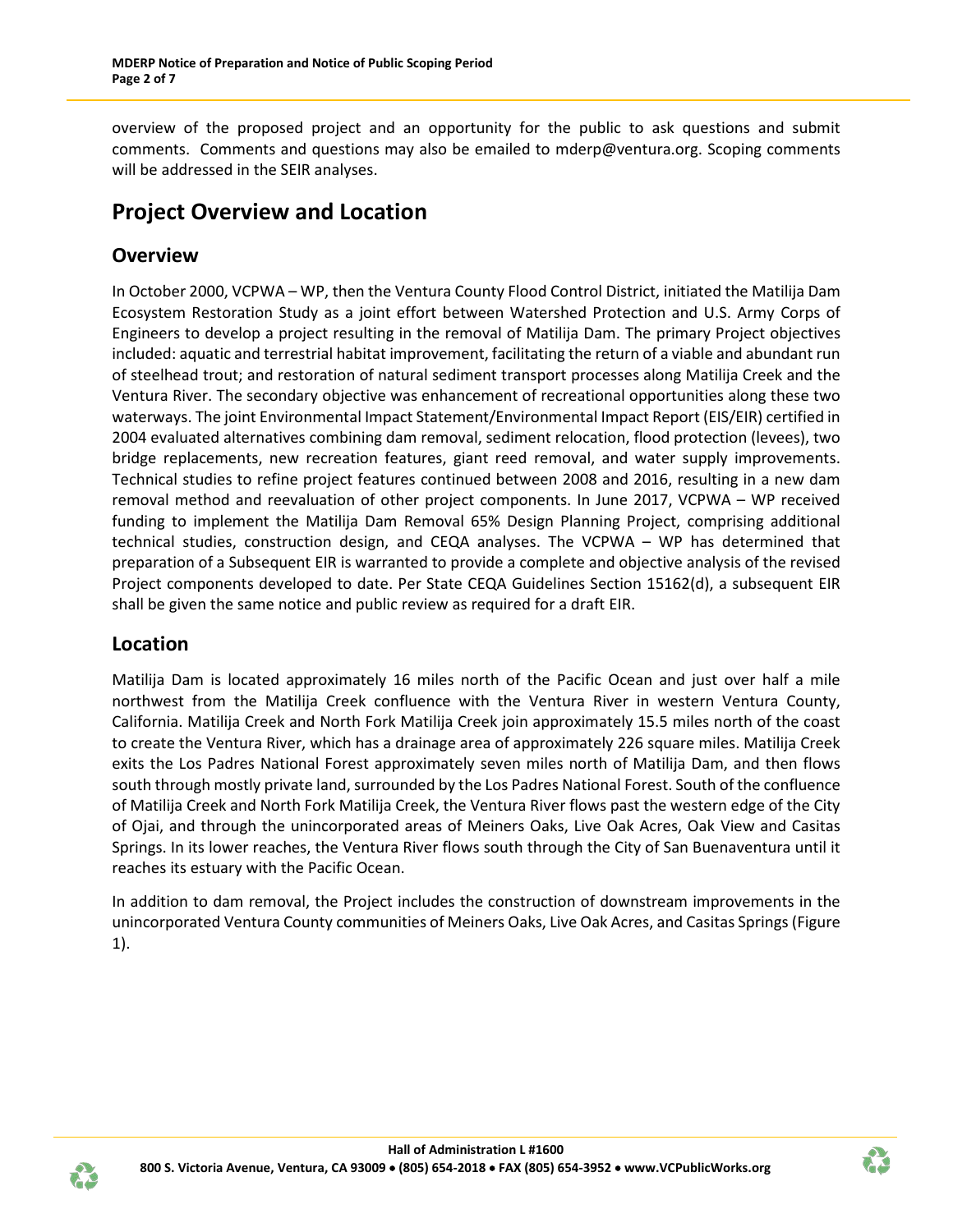



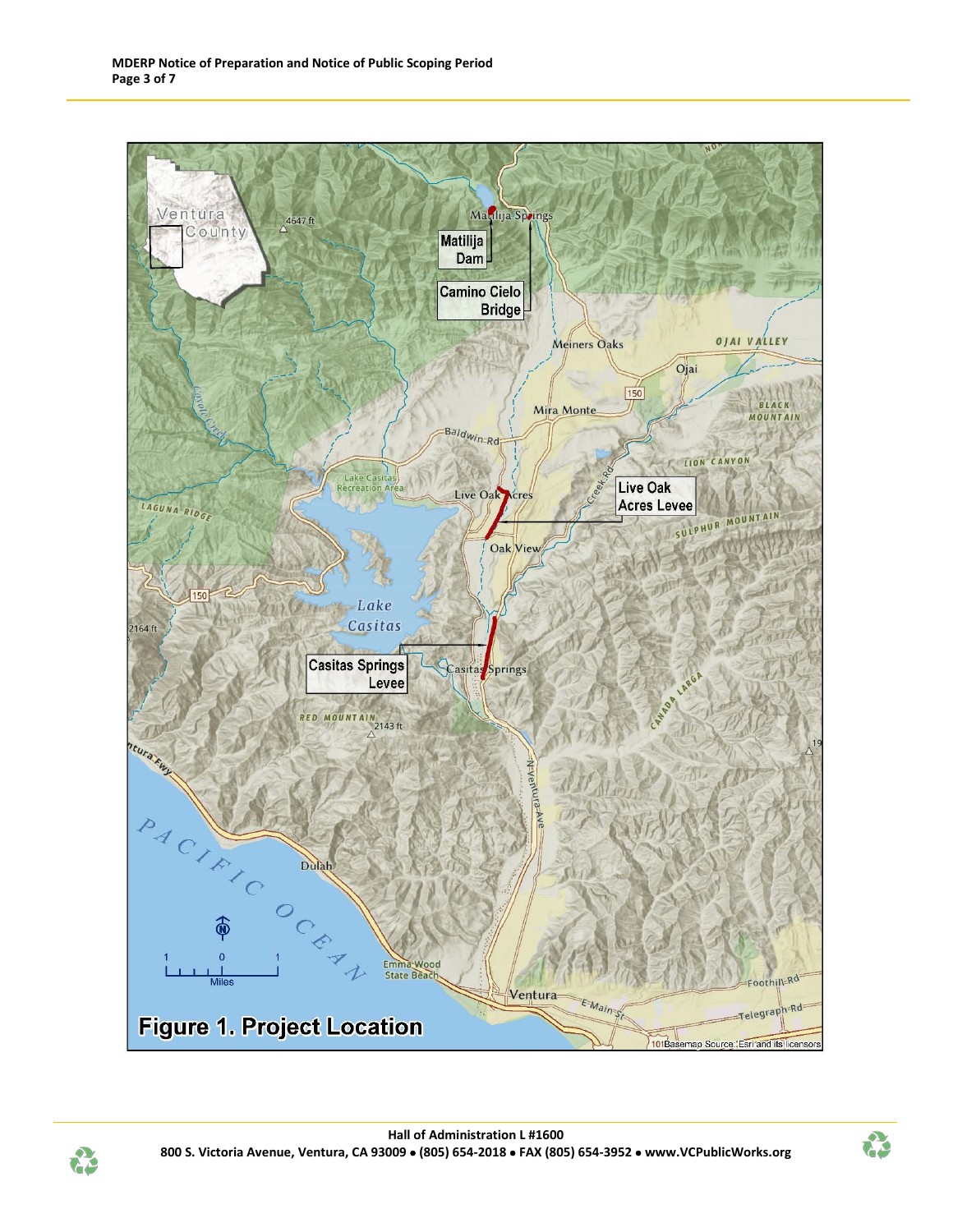#### **Proposed Project Description:**

This section briefly describes the four components of the Matilija Dam Ecosystem Restoration Project to be analyzed in the SEIR. The Project includes the removal of Matilija Dam as well as downstream improvements constructed prior to dam removal: Camino Cielo Bridge Replacement, and improvements to the Live Oak Acres and Casitas Springs Levees.

#### **Matilija Dam and Reservoir**

The proposed removal of Matilija Dam would enhance aquatic and terrestrial habitat along Matilija Creek and the Ventura River and restore a more natural hydrologic and sediment transport regime for the Ventura River. Two 12-foot diameter orifices would be drilled near the dam base and opened via controlled blasting in advance of a large storm event expected to transport sediment from behind the dam. A new creek channel will form through old lake bed; not all trapped sediment will mobilize downstream. Full removal of the dam structure is anticipated to occur during the next dry season.

#### **Camino Cielo Bridge Replacement**

Camino Cielo Bridge is located approximately one mile downstream of Matilija Dam on the Ventura River. The existing triple-box concrete culvert structure is currently inadequate to convey large storms and requires maintenance after each large storm event. VCPWA – WP is considering two alternatives for replacing Camino Cielo culvert structure. Each alternative would involve removal of the existing structure and construction of a new bridge, increased elevation of the bridge, and installation of bank protection to protect the new bridge and roadway infrastructure and accommodate future sediment flows.

#### **Live Oak Acres Levee**

The Live Oak Acres Levee is situated along the west embankment of the Ventura River in the unincorporated community of Live Oak Acres, approximately six miles downstream of Matilija Dam. This approximately 1.3-mile long levee extends from the Santa Ana Boulevard Bridge upstream to the Live Oak Diversion outlet at Burnham Road. The levee currently consists of an earthen berm protected by loose and concreted rock riprap. Reconstruction will bring the existing levee up to flood control standards of the Federal Emergency Management Agency (FEMA) to protect the Oak View community and to accommodate future sediment flows.

#### **Casitas Springs Levee**

The Casitas Springs Levee is located along the east embankment of the Ventura River in the unincorporated community of Casitas Springs, approximately nine miles downstream of Matilija Dam. This approximately 1-mile long levee system currently consists of embankment levees, floodwalls, high ground, and side drainage penetrations. Watershed Protection has explored two alternatives for this project component to bring it up to FEMA flood control standards to protect the Casitas Springs community and to accommodate future sediment flows. The first alternative includes upgrading the existing levee at its current location and the second alternative would construct a new set back levee starting from upstream of the Mobile Home Park and merging with the existing levee upstream of Ranch Road.



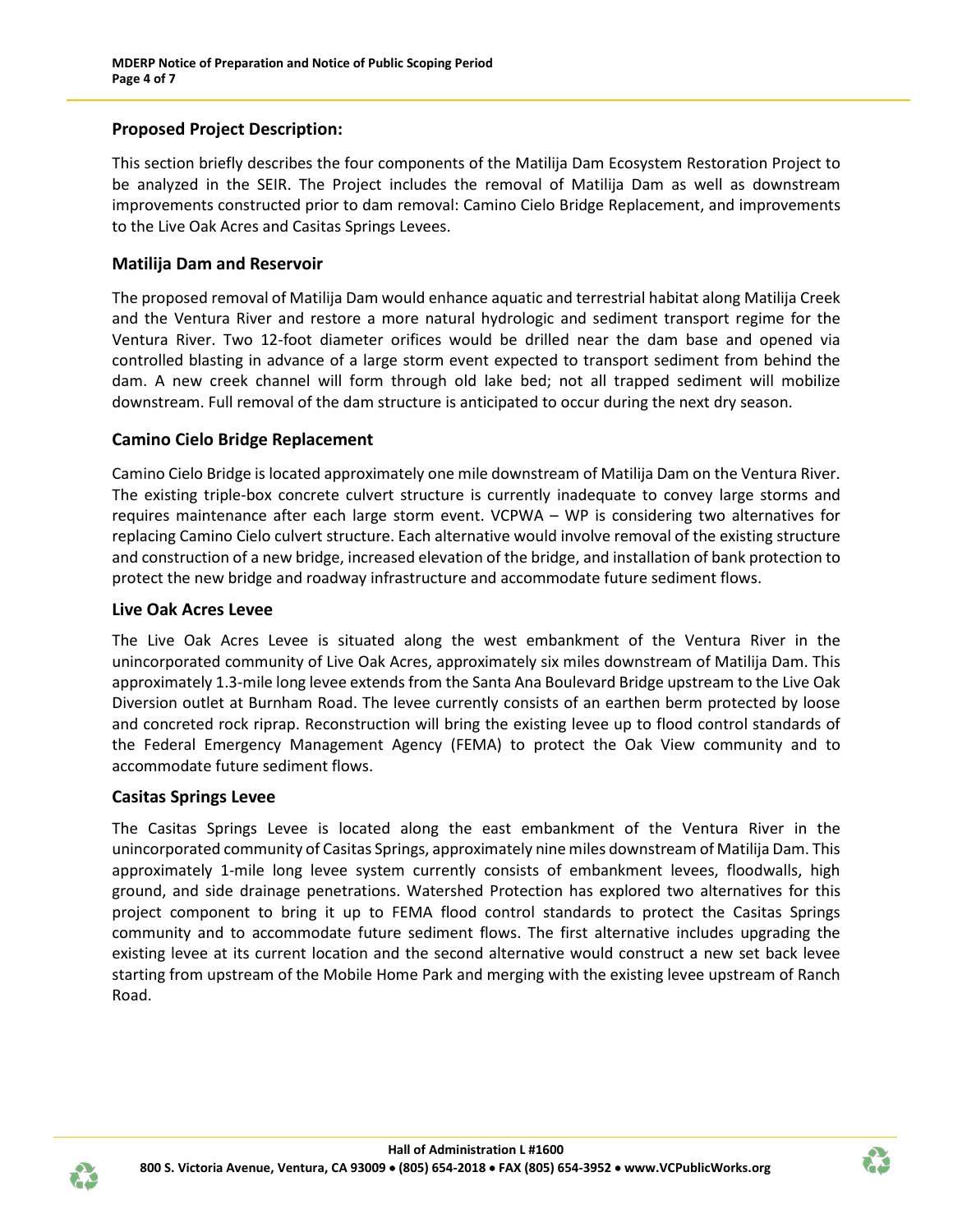#### **Project Components Not Included in the SEIR Project Description**

- **Recreation**: VCPWA-WP completed construction of a new trailhead at Old Baldwin Road in 2011 following analysis in the 2010 Mitigated Negative Declaration. Other recreation component details are not yet available.
- **Santa Ana Boulevard Bridge Replacement**: VCPWA-WP will begin construction in 2021 following the 2019 completion of an Addendum to the 2004 EIS/EIR.
- **Giant Reed Removal**: This ongoing habitat enhancement component has been conducted along Matilija Creek and several segments of the Ventura River since 2007. Further CEQA analysis is not necessary at this time.
- **Robles Diversion Structure Modification.** The Robles Diversion Dam is located 2.3 miles downstream of Matilija Dam and includes a small rockfill and timber crib wall dam across the Ventura River, fish ladder, intake screens, and four miles of concrete channel (Robles Casitas Canal). Design alternatives to accommodate increased sediment loads require additional technical studies prior to CEQA analyses.
- **Meiners Oaks Levee.** The proposed Meiners Oaks Levee would be located along the east side of the Ventura River and connect to the existing levee located adjacent to the Robles Diversion forebay and extend downstream to provide flood protection to the adjacent community. Design alternatives require additional technical studies prior to CEQA analysis.

## **Proposed Scope of the Subsequent EIR**

In accordance with Section 15162 of the CEQA Guidelines, the VCPWA – WP has determined that an SEIR is warranted to evaluate substantial changes to the previous EIR and to consider new environmental effects. The SEIR will assess the physical changes to the environment that would likely result from the revised dam removal, bridge replacement, and levee improvements including direct, indirect, and cumulative impacts, as well as growth-inducing effects [CEQA Guidelines Section 15126]. The SEIR will analyze all environmental resources required by CEQA and will identify mitigation measures to reduce potentially significant impacts of the proposed Project. The SEIR will also discuss alternatives to the proposed Project, including the no project alternative [CEQA Guidelines Section 15126.6(e)]. The alternatives discussion in the SEIR will evaluate alternatives considered as a means for lessening or avoiding any potentially significant environmental impacts of the proposed Project.

The VCPWA – WP anticipates that the updated plan to remove Matilija Dam and conduct downstream project components will have a significant effect on the environment that will require mitigation. In accordance with CEQA Guidelines Section 15063(a), the VCPWA – WP has determined that an SEIR will satisfy environmental review for the proposed Project, as an Initial Study is not required if there is substantial evidence that a project may cause a significant effect on the environment. Given the extent of analysis that has occurred for this Project through the 2004 EIS/EIR and subsequent technical studies, the VCPWA – WP has elected to issue this NOP and seek public input on the scope and content of the SEIR. To enable interested parties to provide a meaningful response, the VCPWA – WP has identified potential impacts from Project implementation to include the following:

 **Agricultural Resources-** Areas of Important Farmland (i.e., Prime Farmland, Unique Farmland, and Farmland of Local Importance) are located downstream of Matilija Dam. Impacts may occur if proposed improvements to levees and floodwalls extend into Farmland, or if Farmland is lost from increased flooding following dam removal.



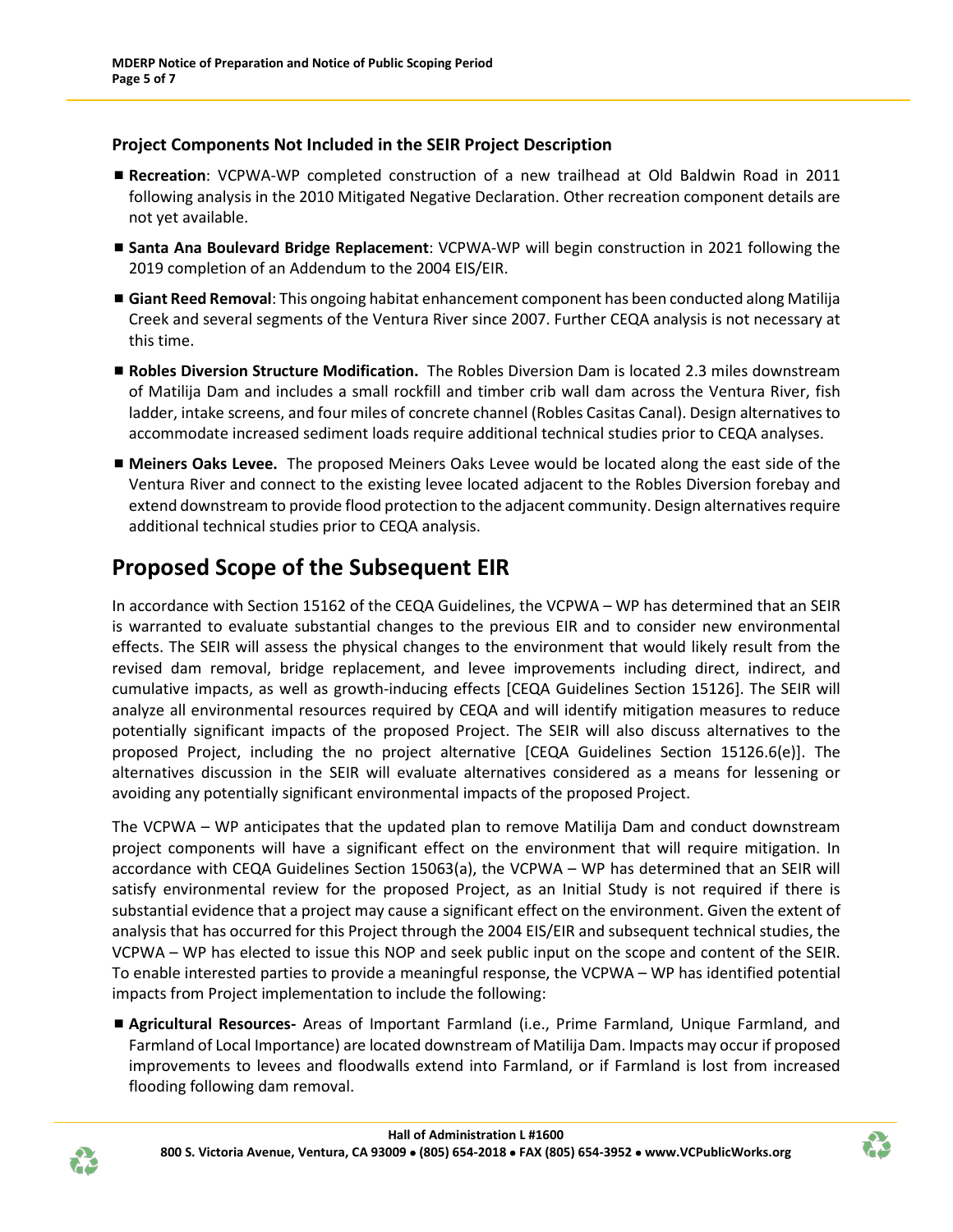- **Air Quality/Greenhouse Gases-** Proposed dam removal and construction of downstream components would result in temporary air quality and greenhouse gas emissions from diesel exhaust (e.g., on-site construction equipment and vehicles). The Project would also generate fugitive dust emissions.
- **Biological Resources-** The Project would result in the temporary and permanent removal of sensitive habitats including lacustrine, riverine, palustrine, and upland habitat types, creating direct and longterm impacts to the California red-legged frog. The project will benefit southern steelhead through habitat improvements and removal of the barrier to upstream spawning grounds.
- **Community Character-** The SEIR will evaluate impacts from new or taller flood control structures to the community character of adjacent communities.
- **Cultural Resources-** The SEIR will evaluate whether Matilija Dam or Ojala/Soper's Ranch would qualify as an historic structure.
- **Hazards-** The SEIR will evaluate the risk of landslides, fire, flood, and hazardous waste from the Project.
- **Noise/Vibration-** The Project would generate temporary noise and vibration from construction equipment and controlled blasting during dam removal.
- **Paleontological Resources-** Ground-disturbing activities associated with Project construction have the potential to damage or destroy unknown buried paleontological resources.
- **Recreation-** Project construction of downstream components would require temporary restrictions to recreation facilities. Dam removal would open portions of Matilija Creek to recreational use.
- **Scenic Resources-** Construction activities (e.g., equipment, materials, staging areas, demolition) would create temporary impacts to the scenic character of the Project area.
- **Transportation-** Project construction activities would temporarily contribute to traffic congestion along State Route 33 and Highway 150, which could adversely impact roadway safety and general performance of the circulation system.
- **Water Resources-** Turbidity and sedimentation following dam removal would create temporary impacts to water resources, which could interfere with water supplies, including groundwater flow or groundwater recharge.

## **Possible Alternatives**

The 2004 EIS/EIR evaluated several alternatives using a variety of methodologies and over a range of variables, examining hydrologic input, downstream sediment and turbidity, flooding, flood protection improvements, beach nourishment and ocean sediment yield, environmental resources, topography, groundwater impacts, completeness, effectiveness, efficiency, acceptability, costs, benefits, and contributions to National Ecosystem Restoration (NER) goals. The results of those comparative analyses led the USACE to choose Alternative 4b as the Recommended Plan for the Proposed Action.

New technical analyses completed since the adoption of the 2004 EIS/EIR have resulted in modifications and revisions to design features previously described under Alternative 4b. These technical studies include, but are not limited to, hydraulic and sediment transport modeling studies (AECOM/Stillwater Sciences, 2020), geotechnical explorations (NV5 West, Inc., 2018), peak flow and daily flow series calculations (Stillwater Sciences, 2018), estuarine and coastal modeling (Integral Consulting, 2019), as well as comprehensive analyses of similar dam removal efforts (Cui et al., 2016). Technical analyses were also